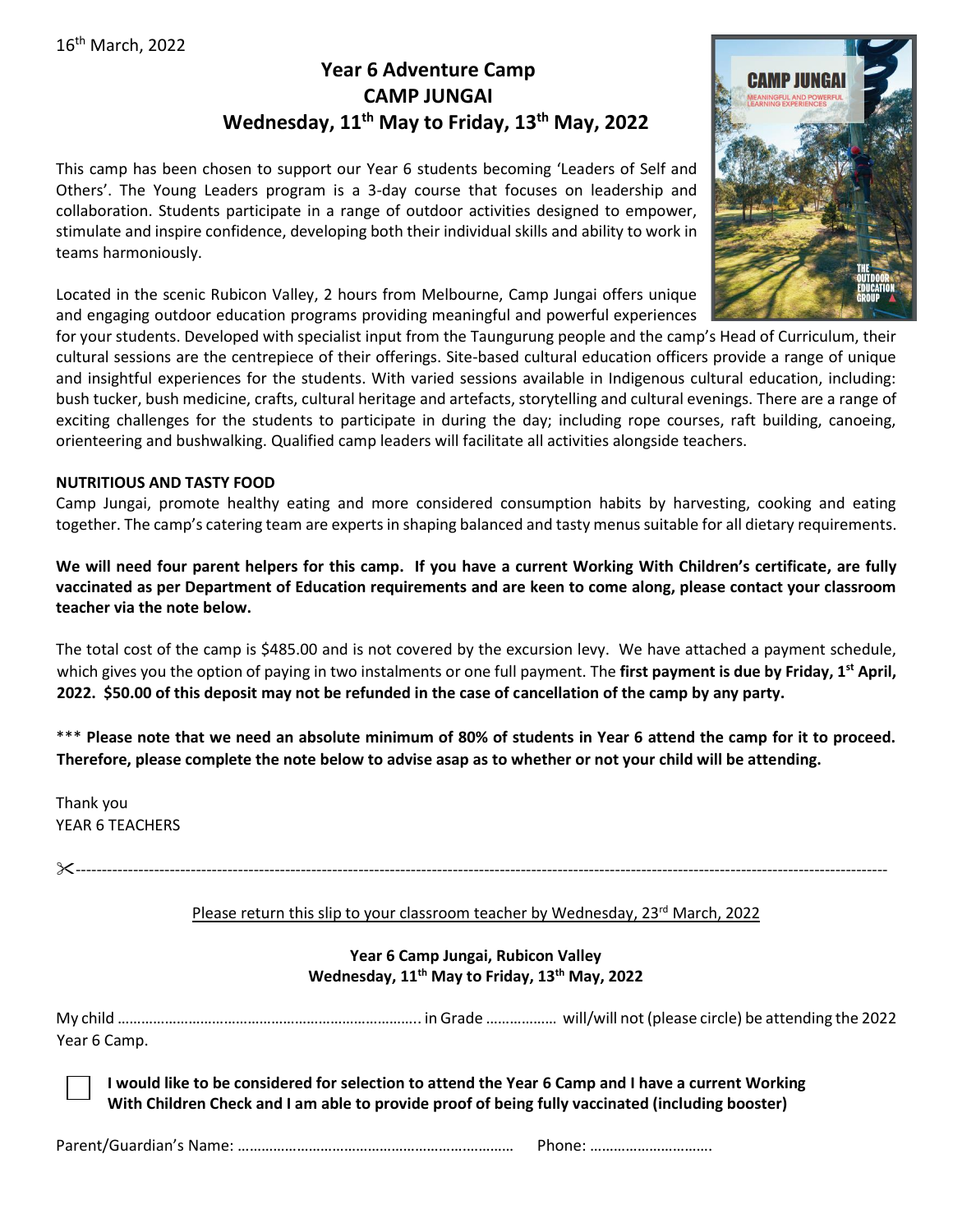#### *LEARNER-CENTRED PROGRAMS*









# Students explore social and personal responsibility and deepen their bonds as they learn new skills, face



#### Support the development of team-building and collaboration skills by encouraging students to face challenges, push past shortcomings and work together to achieve agreed outcomes.

#### **ENVIRONMENTAL CONNECTION**

The students will explore social responsibility and self-management and have the opportunity to develop a meaningful relationship with nature and to begin to appreciate both its wonder and its fragility.

---------------------------------------------------------------------------------------------

#### **DEPARTMENT OF EDUCATION GUIDELINES**

#### **Student Behaviour**

'I understand that in the event of my child's misbehaviour or behaviour that poses a danger to himself/herself or others during the excursion, he/she may be sent home. I further understand that in such circumstances I will be informed and that any costs associated with his/her return will be my responsibility.'

#### **Student Illness**

'I understand that in the event excursion staff determine it is necessary for my child to be sent home early due to illness, any costs associated with his/her return will be my responsibility.'

#### **Cancellations or alterations**

'I understand that the Principal may need to cancel or alter excursion arrangements at short notice, for safety reasons or due to circumstances beyond the control of the school, and while the Principal will try to minimise inconvenience or financial losses to parents, these may be unavoidable.'

#### **Student accident insurance and ambulance cover**

The Department of Education does not provide student accident insurance or ambulance cover. Parents may wish to obtain student accident insurance from a commercial insurer and/or ambulance cover, depending on their health insurance arrangements and any other personal considerations.

#### **TEAMWORK AND ORIENTATION**

Focusing on developing relationships between students, peer groups and staff, this program inspires confidence, preparing your students for their first year of High School and beyond.

#### **GAINING INDEPENDENCE**

An adventurous program encouraging your children to face and accept personal challenges through trust, empathy and a positive mindset.

#### **BUILDING RESILIENCE** Provides the students with opportunities to learn resilience as a skill to carry with them into adulthood

and encourage them to explore responsibility through perseverance, fellowship and teamwork.

**TEAMBUILDER**

challenges, push past comfort zones and work together to achieve agreed outcomes.

**YOUNG LEADERS PROGRAM**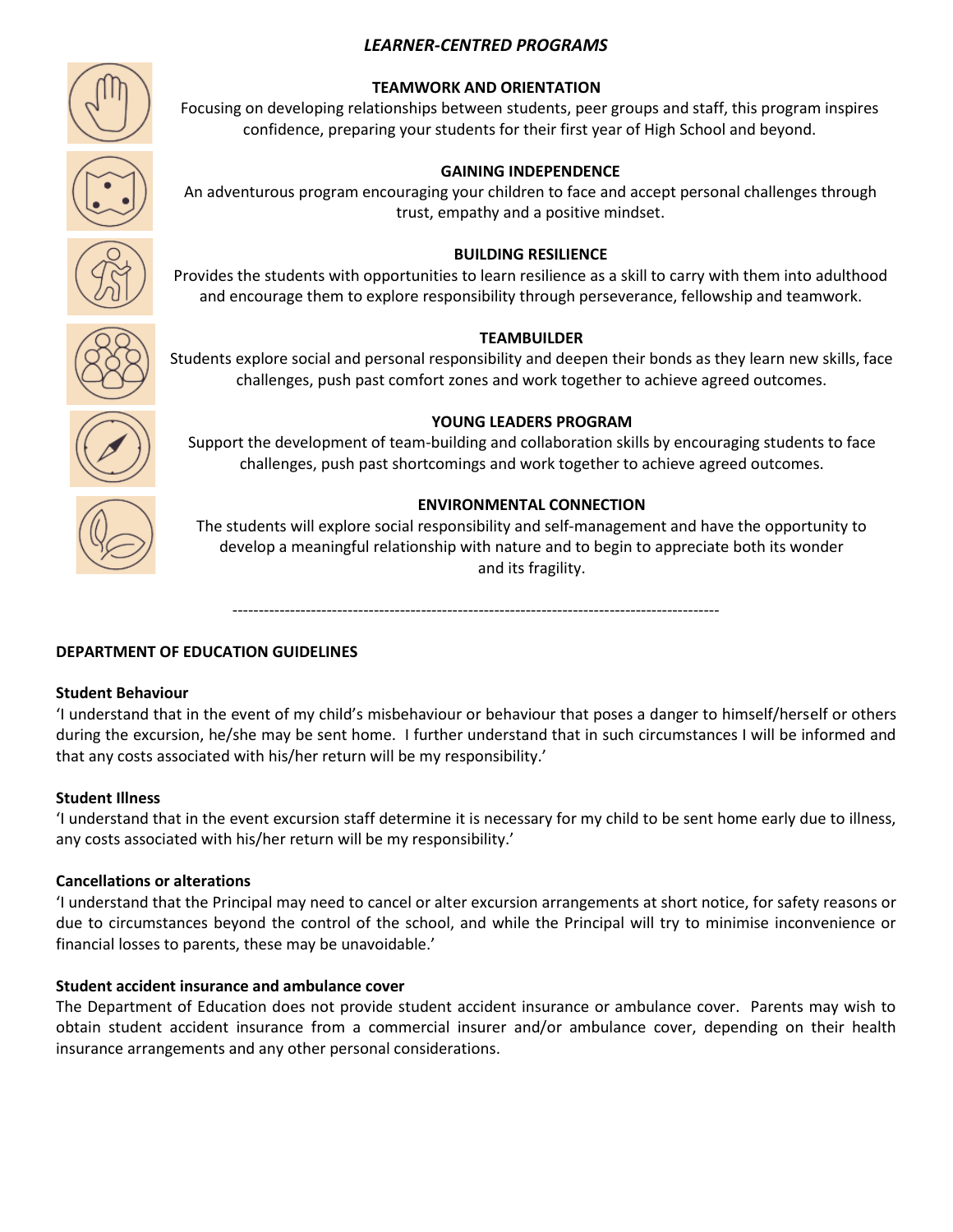#### **Contract Tracing**

**Some excursion venues are required to collect contact details and are responsible for managing record keeping for contract-tracing in line with current public health directives.**

Most venues are required to use electronic record keeping that connects with an Application Programming Interface (API) linked provider or a digital system provided by Services Victoria.

The Department of Health has **strongly recommended** that a contact number for each individual student is provided. A school phone number alone is not considered sufficient. Providing contact details for individual students will expedite contact tracing so that individuals can be contacted by the Department of Health if required.

**Parents/carers/guardians are advised that, when required, the school will be providing excursion venues with contact details for students. The phone number on school file for the student will be provided as the nominated contact number.**

Venues will be collecting student names and contact phone numbers for a legitimate purpose and are subject to Victorian privacy laws so will handle the information securely and only retain it for the required 28-day period.

----------------------------------------------------------------------------------------------------------------------------------------------

#### **Year 6 Adventure Camp CAMP JUNGAI Wednesday, 11th May to Friday, 13th May, 2022 Total cost for the camp is \$485.00**

#### *DEPOSIT DUE BY FRIDAY, 1ST APRIL, 2022*

I have read all of the information provided and I give permission for my child ……………………………………………………. in Grade …………….. to go to Camp Jungai, in Rubicon Valley, Victoria.

 I enclose \$ 285.00 for the **first payment/deposit** (\$50.00 of the deposit may not be refunded in case of cancellation of camp by any party)

#### *<u>or</u>*

I enclose \$485.00 being **full payment**

Parent/Guardian's signature: ...........................................................

| <b>Credit Card Payment</b> |                    |  |
|----------------------------|--------------------|--|
| Card Account No.           | Please charge my:  |  |
|                            | <b>Master Card</b> |  |
|                            | Visa               |  |
| Expiry Date:               | Amount: \$         |  |
|                            |                    |  |